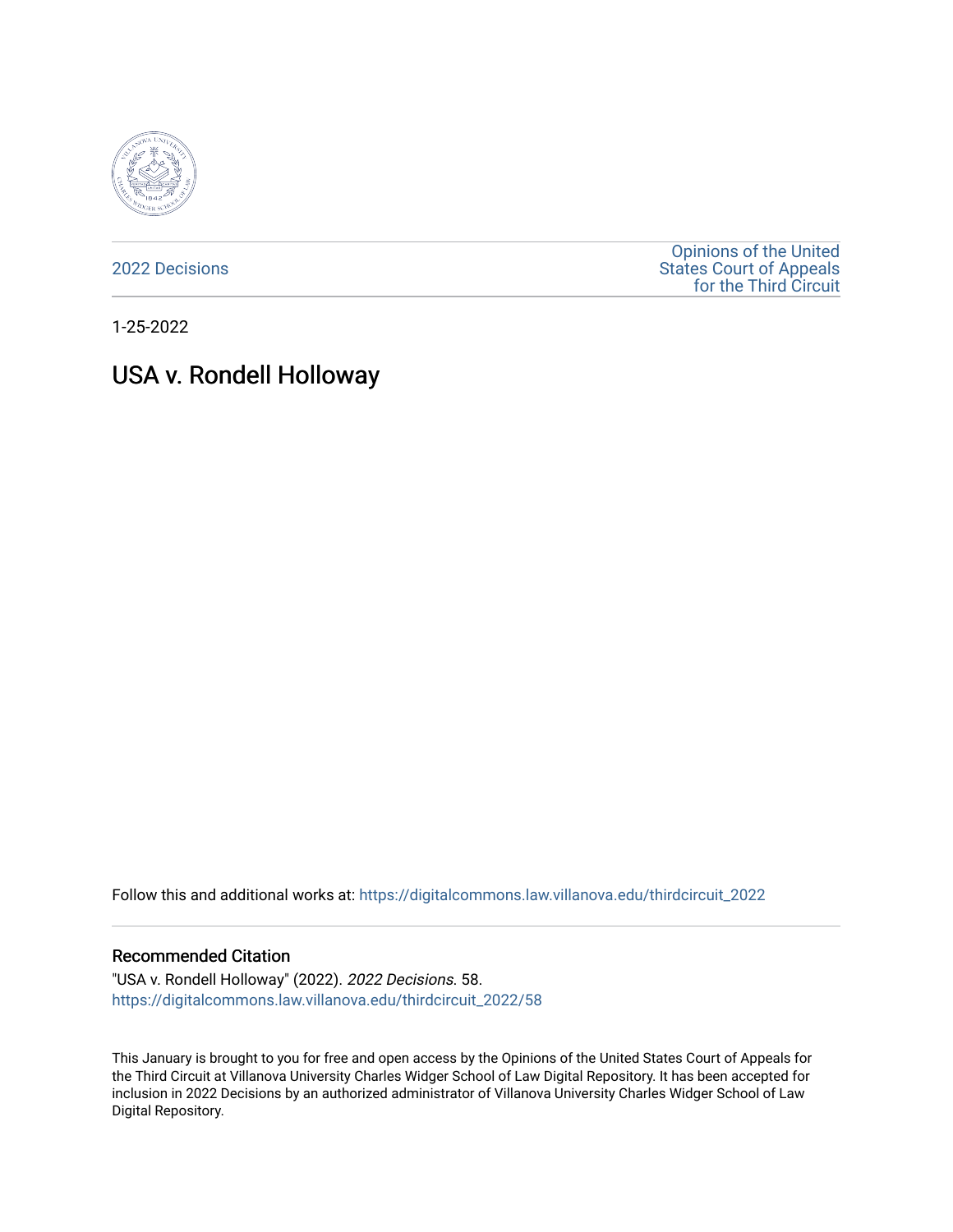## NOT PRECEDENTIAL

## UNITED STATES COURT OF APPEALS FOR THE THIRD CIRCUIT

 $\frac{1}{2}$ 

No. 20-3532  $\overline{\phantom{a}}$  , where  $\overline{\phantom{a}}$ 

## UNITED STATES OF AMERICA

v.

RONDELL HOLLOWAY, a/k/a Scandal, Appellant

 $\frac{1}{2}$ 

On Appeal from the United States District Court for the Eastern District of Pennsylvania (D.C. No. 2-17-cr-00071-003) District Judge: Hon. Paul S. Diamond

Submitted Under Third Circuit LAR 34.1(a) January 24, 2022

 $\frac{1}{2}$ 

Before: HARDIMAN, SHWARTZ, and FUENTES, *Circuit Judges*.

(Filed: January 25, 2022)

OPINION[\\*](#page-1-0)  $\frac{1}{2}$ 

 $\frac{1}{2}$ 

<span id="page-1-0"></span><sup>\*</sup> This disposition is not an opinion of the full Court and pursuant to I.O.P. 5.7 does not constitute binding precedent.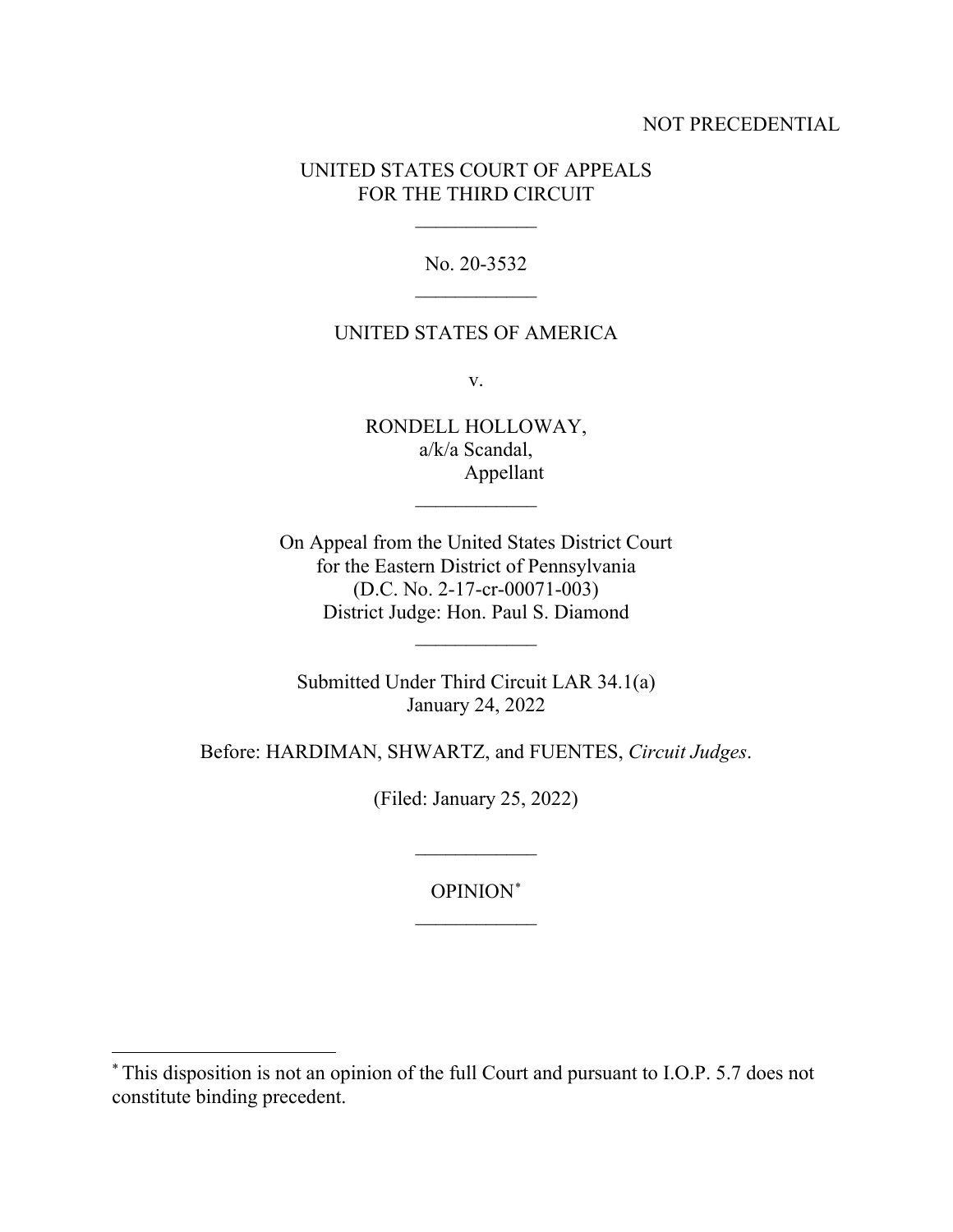#### HARDIMAN, *Circuit Judge*.

Rondell Holloway, pro se, appeals the District Court's order denying his motion for compassionate release. We will affirm.

I

In 2019, Holloway pleaded guilty to thirteen drug trafficking counts, including one count of conspiracy to distribute crack cocaine in violation of 18 U.S.C. § 846, several counts of possession with intent to distribute crack within 1,000 feet of a playground or public housing in violation of 21 U.S.C.  $\S$ § 860(a), 841(a)(1) and (b)(1)(c), and two counts of unlawful use of a communication facility in furtherance of a drug felony in violation of 21 U.S.C. § 843(b). The District Court imposed concurrent sentences of 156 months' imprisonment for the conspiracy and possession with intent to distribute convictions and 48 months' imprisonment for the unlawful use of a communication facility convictions.

In 2020, amidst the COVID-19 pandemic, Holloway asked the Warden of the United States Penitentiary, Canaan, to file a motion for compassionate release on his behalf. Holloway also sought release to home confinement. The Warden denied Holloway's requests. After he exhausted his administrative remedies, Holloway moved the District Court for compassionate release under 18 U.S.C.  $\S 3582(c)(1)(A)(i)$ . Holloway claimed his underlying conditions (hypertension, obesity, and asthma) increased his risk of complications if he contracts the COVID-19 virus, and therefore, constitute extraordinary and compelling reasons warranting a reduction in his sentence to time served or his release to home confinement. The District Court denied the motion,

2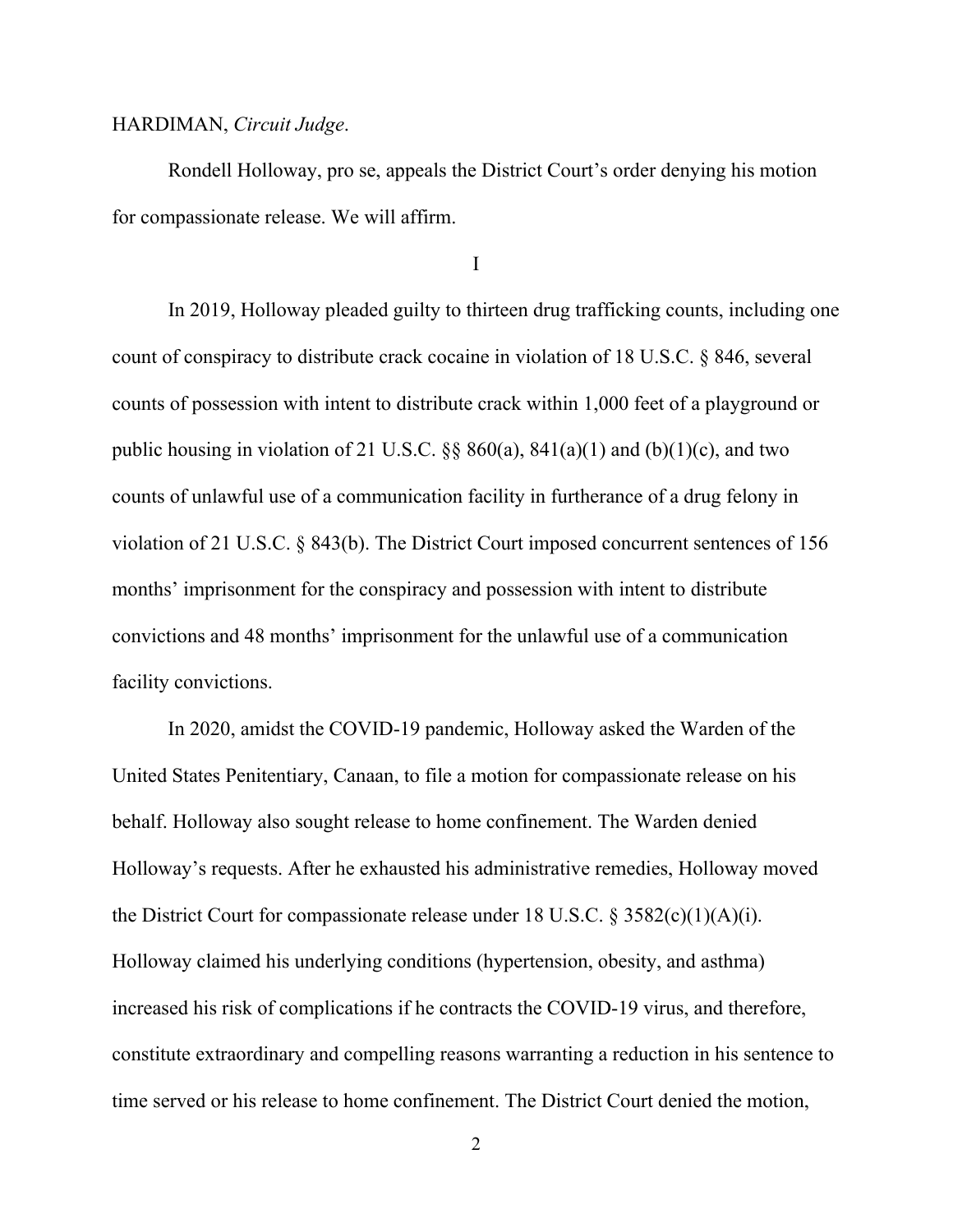and Holloway appealed.

#### $II<sup>1</sup>$  $II<sup>1</sup>$  $II<sup>1</sup>$

On proper motion, a District Court may reduce a term of imprisonment after considering the applicable sentencing factors set forth in 18 U.S.C. § 3553(a), "if it finds that [] extraordinary and compelling reasons warrant such a reduction." 18 U.S.C. § 3582(c)(1)(A)(i). The decision to grant compassionate release is discretionary. *United States v. Pawlowski*, 967 F.3d 327, 330 (3d Cir. 2020). Holloway claims the District Court abused its discretion because his "circumstances are indeed extraordinary and compelling" and "the § 3553 factors do indeed weigh in favor of [his] release." Holloway Br. at 4.

In denying the motion, the District Court first determined Holloway had not shown his medical conditions were extraordinary and compelling reasons to reduce his sentence. It observed: he is relatively young; his health conditions of mild obesity, hypertension, and asthma are well-managed by the BOP; and USP Canaan follows screening and prevention measures, resulting in few positive COVID-19 cases at the time. Holloway points to nothing in the record to undermine the District Court's wellreasoned opinion.

The District Court considered the same § 3553(a) sentencing factors it had evaluated just 16 months prior when it first sentenced Holloway and concluded they weighed strongly against his release. The Court stated: Holloway's criminal conduct

<span id="page-3-0"></span><sup>&</sup>lt;sup>1</sup> The District Court had jurisdiction under 18 U.S.C. § 3231. We have jurisdiction under 28 U.S.C. § 1291.